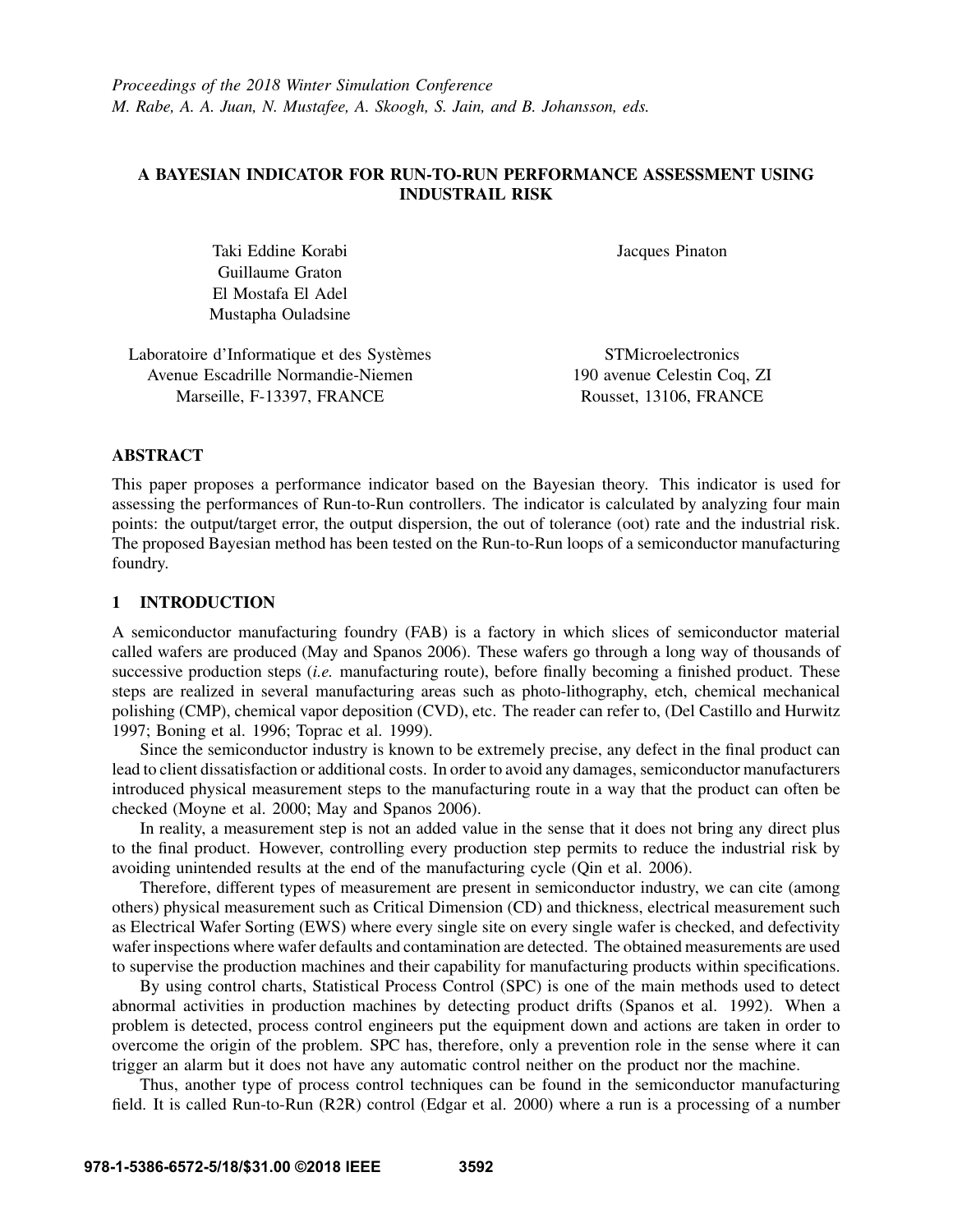

Figure 1: Run-to-Run regulation scheme.

of wafers on a machine with subsequent measurement. A R2R controller is composed of three parts: a mathematical model, an observer (generally an EWMA filter) and a control law. The R2R controller uses the obtained measurement at run  $k$  to adjust the output at run  $k+1$ . Figure 1 summarizes the concept of Run-to-Run regulation.

Thanks to its simplicity and efficiency, R2R control has been successfully deployed in the semiconductor manufactures and permits to improve yield, process capability, and product quality. Unlike SPC, R2R control has a direct impact on the product since it permits the adjustment of the process output automatically in a run-to-run basis.

In order to estimate the efficiency and the relevance of the utilized process control techniques, several capability indicators such as*Cp*, *CpK*, *Cpm* have been introduced and used in the industrial world to evaluate machine capability in term of the manufacturing of a desired product (Chang et al. 2002). However, in the case of R2R control, if a problem is detected on the product, it may be a result of machine dysfunction, the mismatch between the model and the real system, the control law, or the parameters tuning of the observer (Del Castillo and Hurwitz 1997). In this case, the classical indicators like *CpK* can not evaluate the performance of the R2R controller because *CpK* is relevant in assessing machine capability but not other parameters. Moreover, *CpK* is related to Specification Limits which means that its value can be relatively acceptable if the limits are large enough.

In this context, other types of indicators have been used to rate and assess R2R controller's performances (Chen et al. 2009). However, to the best of the authors knowledge, those works have never been deployed in a real industrial environment. Indeed, works on Control Performance Assessment (CPA) are not applicable because they make conservative assumptions like assuming that the parameters of the system are known. This type of supposition is neither possible nor feasible in the industry, see for instance (Bode et al. 2004) and references therein. In this paper, we propose a novel R2R controller indicator based on the Bayesian theory (Carlin and Louis 1997; Yang and Lee 2012). This choice is motivated by the fact that this approach has been widely and successfully used in the industry notably in the semiconductor domain to detect different types of disturbances. Moreover, Bayes theorem is efficient in predicting a behaviour of a process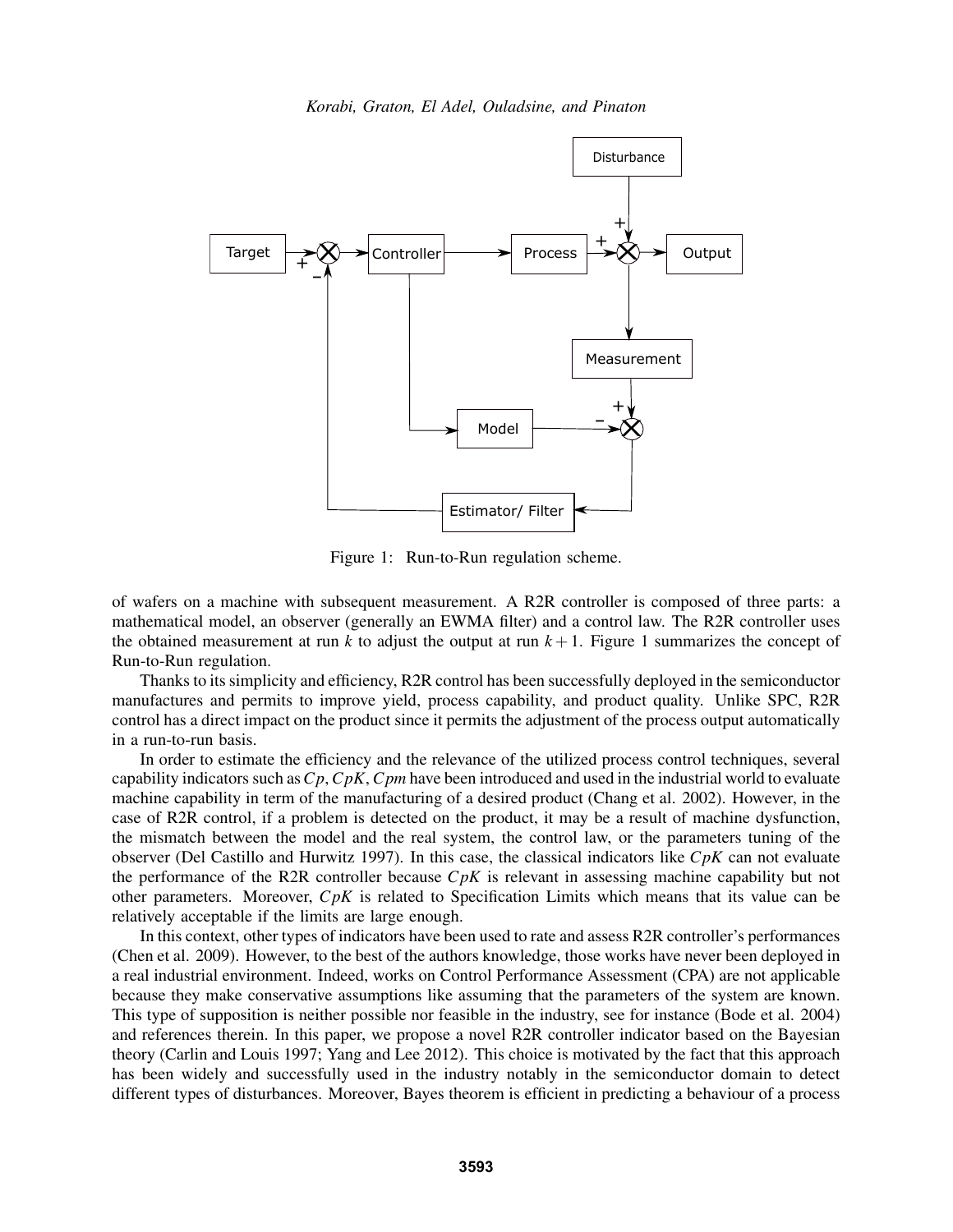(Carlin and Louis 1997). The method is also intuitive and easily understandable. Which is very important in an industrial context since it will be used by both engineers and technicians. The indicator takes into account four main parameters: the distance to the target, the dispersion of the observations, the industrial risk and the out of tolerance rate. The indicator is tested on real data provided by semiconductor foundry. In order to demonstrate its efficiency, the indicator is compared with the *Cpk* capability index using the same industrial set of data.

The remainder of this paper is organized as follows. Section 2 describes R2R control theory as well as the used Bayesian approach and the treated problem is highlighted at the end of this section. The main results are revealed and discussed in section 3. Through an industrial illustration, Section 4 gives insights on how the developed method can be used in a manufacturing foundry. Finally, Section 5 provides some final conclusions and targeted perspectives.

## 2 BASIC STATEMENT

#### 2.1 Introduction of Run-to-Run control

This section introduces the concept of R2R control and paves the way for the introduction of an indicator permitting to assess the performances of the regulation loop. First, let us introduce the main equations constituting a R2R controller starting with the studied system that is modeled as follows:

$$
y_k = \alpha_k + \beta u_k, \tag{1}
$$

where  $k \in \mathbb{N}$  represents the run number,  $y_k$  is the system output,  $u_k$  the system input generated by the regulator, β is the system control gain and α*<sup>k</sup>* is the intercept which is modelled by

$$
\alpha_k = \alpha + x_k,\tag{2}
$$

where  $\alpha$  is a constant and  $x_k$  is the disturbance. The system has the following model

$$
\hat{y}_k = a_k + bu_k,\tag{3}
$$

where  $\hat{y}_k$  is the estimated output,  $a_k$  and *b* are respectively the estimates of  $\alpha_k$  and  $\beta$ . Note that *b* is estimated off-line while  $\alpha_k$  is estimated recursively using a chosen filter. Due to its wide use in the semiconductor industry (Edgar et al. 2000), the Exponentially Weighted Moving Average (EWMA) filter is considered in this paper (Moyne et al. 2000)

$$
a_{k+1} = \lambda (y_k - bu_k) + (1 - \lambda)a_k, \tag{4}
$$

where  $\lambda \in [0,1]$  represents the tuning parameter of the EWMA filter. Once the estimate of  $\alpha$  is obtained at every run  $k$ , the input  $u_k$  is also calculated in a recursive manner so that the output  $y_k$  meets the target *T*. This is made using a model inversion

$$
u_{k+1} = \frac{T - a_{k+1}}{b}.\tag{5}
$$

The aim is to found an indicator for the process described by the interconnection (1), (3), (4), and (5).

### 2.2 Bayesian theory

The indicator proposed in this paper is based on the well-known Bayes' Theorem (Carlin and Louis 1997):

$$
\mathbb{P}(A|B) = \frac{\mathbb{P}(B|A)\mathbb{P}(A)}{\mathbb{P}(B)},
$$
\n(6)

where  $\mathbb{P}(A|B)$  is the conditional probability of *A* occurring given that *B* is true. This probability is also called posterior probability,  $\mathbb{P}(B|A)$  is the conditional probability of *B* occurring given that the proposition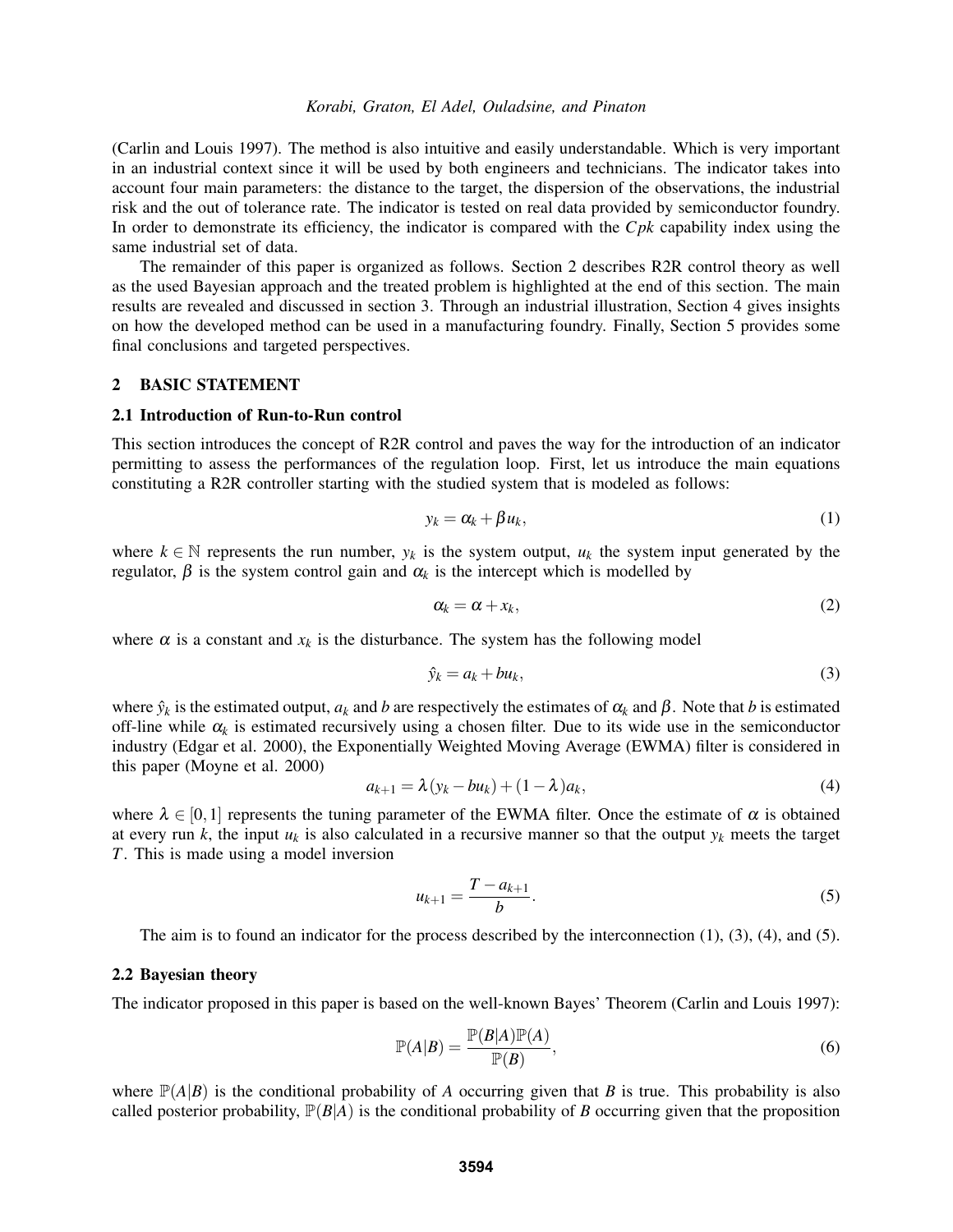*A* is true,  $\mathbb{P}(A)$  and  $\mathbb{P}(B)$  are the probabilities of observing respectively *A* and *B*. These probabilities are independent. An alternative form of Bayes' theorem is presented in the form

$$
\mathbb{P}(A|B) = \frac{\mathbb{P}(B|A)\mathbb{P}(A)}{\mathbb{P}(B|A)\mathbb{P}(A) + \mathbb{P}(B|\overline{A})\mathbb{P}(\overline{A})},\tag{7}
$$

equation (7) is obtained from

$$
\mathbb{P}(B) = \mathbb{P}(A \cap B) + \mathbb{P}(\bar{A} \cap B)
$$
  
=  $\mathbb{P}(B|A)\mathbb{P}(A) + \mathbb{P}(B|\bar{A})\mathbb{P}(\bar{A}),$  (8)

in the original equation (6).

The second form of the Bayes' theorem (7) is the one which will be used in the rest of the paper. Disturbance detection using Bayes theorem has been introduced in (Wang and He 2007). The idea was to use the prior probability  $\mathbb{P}(A)$  to detect eventual future disturbances on the system. The method was called Bayesian detection and has been able to detect both step and impulse disturbances by calculating the posterior probability  $\mathbb{P}(A|B)$ .

#### 3 MAIN RESULT

#### 3.1 Bayesian indicator proposition

In this paper, a similar approach to Bayesian detection is used for Run-to-Run control assessment. The proposed indicator will also use the industrial risk to evaluate the efficiency of the regulation loop. First, we consider that the whole state space  $\Phi$  is partitioned in two sub-spaces  $\Phi_N$  and  $\Phi_D$ , where  $\Phi_N$  is the subspace of the tolerated observations and Φ*<sup>D</sup>* is the subspace of the non-tolerated observations (See Figure 2).

Notice that if the regulator is performing well, non-tolerated observations are not supposed to be observed. Moreover a tolerance limit (TL) will be fixed later in the paper. We introduce the likelihood function of a single tolerated observation for a system under Run-to-Run control where Gaussian distribution  $\mathcal{N}(0, \sigma^2)$  is assumed

$$
\mathbb{P}(y_i|\Phi_N) = \frac{1}{\sqrt{2\pi\sigma^2}} \exp\left[\frac{-y_i^2}{2\sigma^2}\right].
$$
\n(9)

By defining the space  $Y_k$  regrouping all the observations  $y_i$  with  $i \in \{1, ..., k\}, k \in \mathbb{N}$  by

$$
Y_k = \{y_1, y_2, \dots, y_k\},\tag{10}
$$

and by assuming that all the observations  $y_i$ ,  $i \in \{1, ..., k\}$  are independent and identically distributed, one can write

$$
\mathbb{P}(Y_k|\Phi_N) = \prod_{i=1}^k \mathbb{P}(y_i|\Phi_N).
$$
\n(11)

By replacing (9) in (11) one obtains

$$
\mathbb{P}(Y_k|\Phi_N) = \frac{1}{(\sqrt{2\pi\sigma^2})^k} \Psi(y),\tag{12}
$$

where  $\Psi(y) = \exp \left[-\frac{1}{2\sigma^2} \sum_{i=1}^k y_i^2\right]$ . In parallel to tolerated observations, Gaussian distribution  $\mathcal{N}(d, \sigma^2)$  is also assumed for non-tolerated observations and the equivalent likelihood function is given by

$$
\mathbb{P}(Y_k|\Phi_D) = \frac{1}{(\sqrt{2\pi\sigma^2})^k} \Psi(y-d). \tag{13}
$$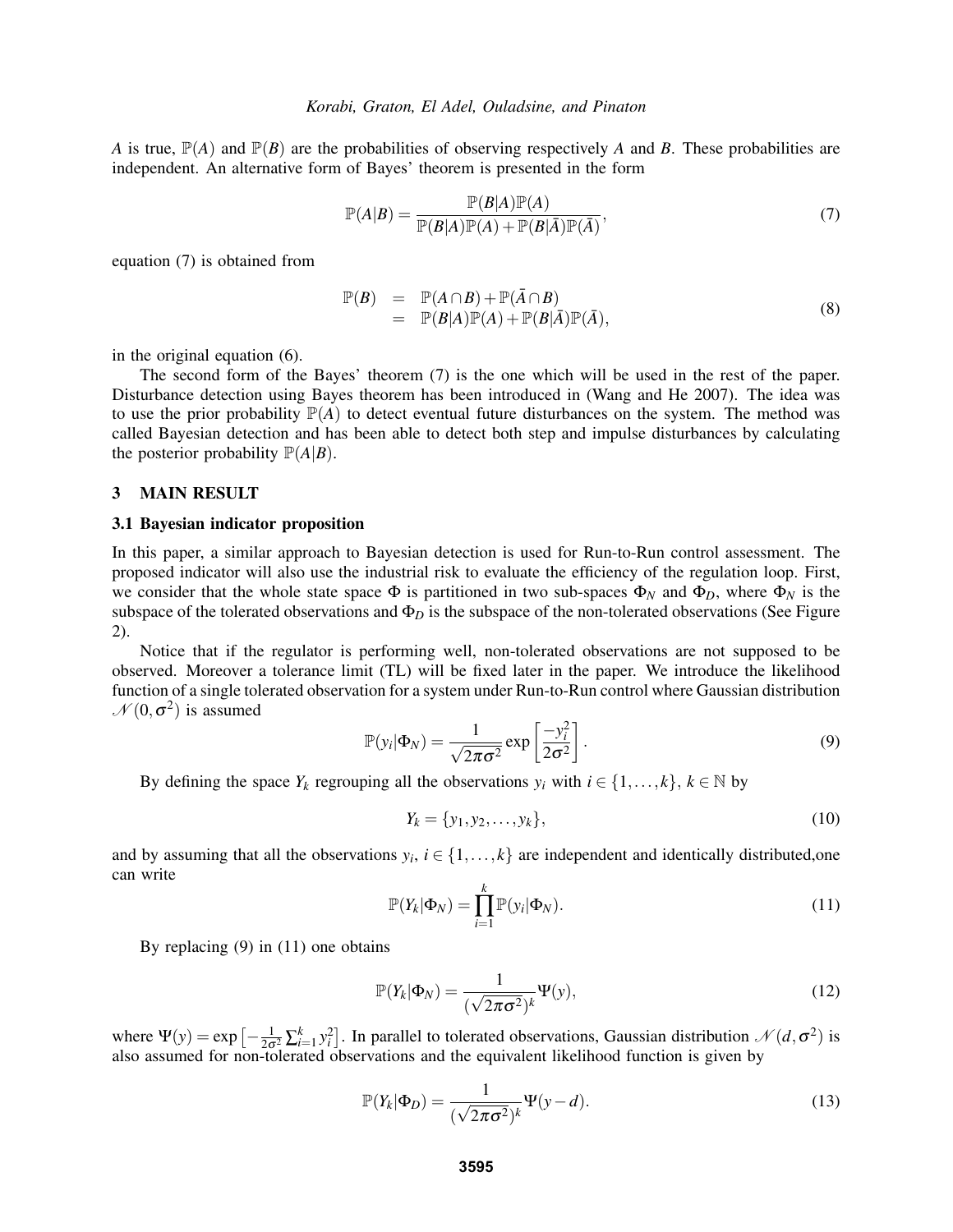Notice that *d* stands for the mean of non-tolerated observations as shown in Figure 2

$$
d = \frac{\sum_{i=1}^{k} y_i}{k},\tag{14}
$$

By replacing the newly introduced notations in the Bayes' theorem (7) one obtains

$$
\mathbb{P}(\Phi_D|Y_k) = \frac{\mathbb{P}(\Phi_D)\mathbb{P}(Y_k|\Phi_D)}{\mathbb{P}(\Phi_D)\mathbb{P}(Y_k|\Phi_D) + \mathbb{P}(Y_k|\Phi_N)\mathbb{P}(\Phi_N)},\tag{15}
$$

where  $\mathbb{P}(\Phi_D)$  is the prior probability of non-tolerated observations,  $\mathbb{P}(\Phi_N) = 1 - \mathbb{P}(\Phi_D)$  is the probability of tolerated observations. By substituting the obtained results (12) and (13) in (15) we obtain

$$
\mathbb{P}(\Phi_D|Y_k) = \frac{\mathbb{P}(\Phi_D)}{\mathbb{P}(\Phi_D) + \mathbb{P}(\Phi_N) \exp\left[-\frac{\left(\sum_{i=1}^k y_i\right)^2}{2k\sigma^2}\right]}.
$$
\n(16)

See Appendix A for the demonstration of (16).

### 3.2 Tolerance concept

The obtained indicator in (16) permits to calculate the posterior probability of non-tolerated observations under R2R control. In others words, it permits to know if the regulator performs well and if it is optimally tuned. Indeed, obtaining a value relatively close to 0 means that the probability of obtaining undesired values is relatively small (i.e, it will have optimal performances). On the other side, having a value relatively close to 1 means that the probability of having undesired values is relatively high and that the regulator is not optimal. However, one may ask this question: how can we calculate the prior probability  $\mathbb{P}(\Phi_D)$ ? The answer depends on the exigence that we want to impose to the regulator since  $\mathbb{P}(\Phi_D)$  is estimated by calculating the Out of Tolerance (*oot*) rate.

$$
oot = \frac{\text{#non } tolerance} {\text{#all observations}},
$$
\n(17)

where, #*non* − *tolerated observations* refers to the number of non-tolerated observations, and #*all observations* is the number of all observations.

In order to obtain the value of *oot*, the number of non-tolerated observations needs to be calculated. For that, a limit between tolerated and non-tolerated observations needs to be fixed. One may use Upper Control Limit (UCL) and Lower Control Limit (LCL) in (18) as a limit between tolerated and non-tolerated observations.

$$
UCL = \mu + 3\sigma LCL = \mu - 3\sigma,
$$
 (18)

where  $\mu$  stands for the mean of normal observations. Here, we assume that  $\mu = 0$ . However, these limits are not relevant in a case of normal distribution because the number of observations exceeding these limits can be too small which means that the exigence on the regulator is small. Thus, smaller limits (tolerance limits) will be used in this paper, these limits are defined as follows

$$
UTL = \mu + \rho \sigma LTL = \mu - \rho \sigma,
$$
 (19)

where UTL is the Upper Tolerance Limit and LTL is the Lower Tolerance Limit.  $\rho$  is the tolerance coefficient fixed by the user. Hence, every single observation is compared to the tolerance limits, and if it exceeds these limits, the number of non-tolerated observations is incremented. Note that for the rest of the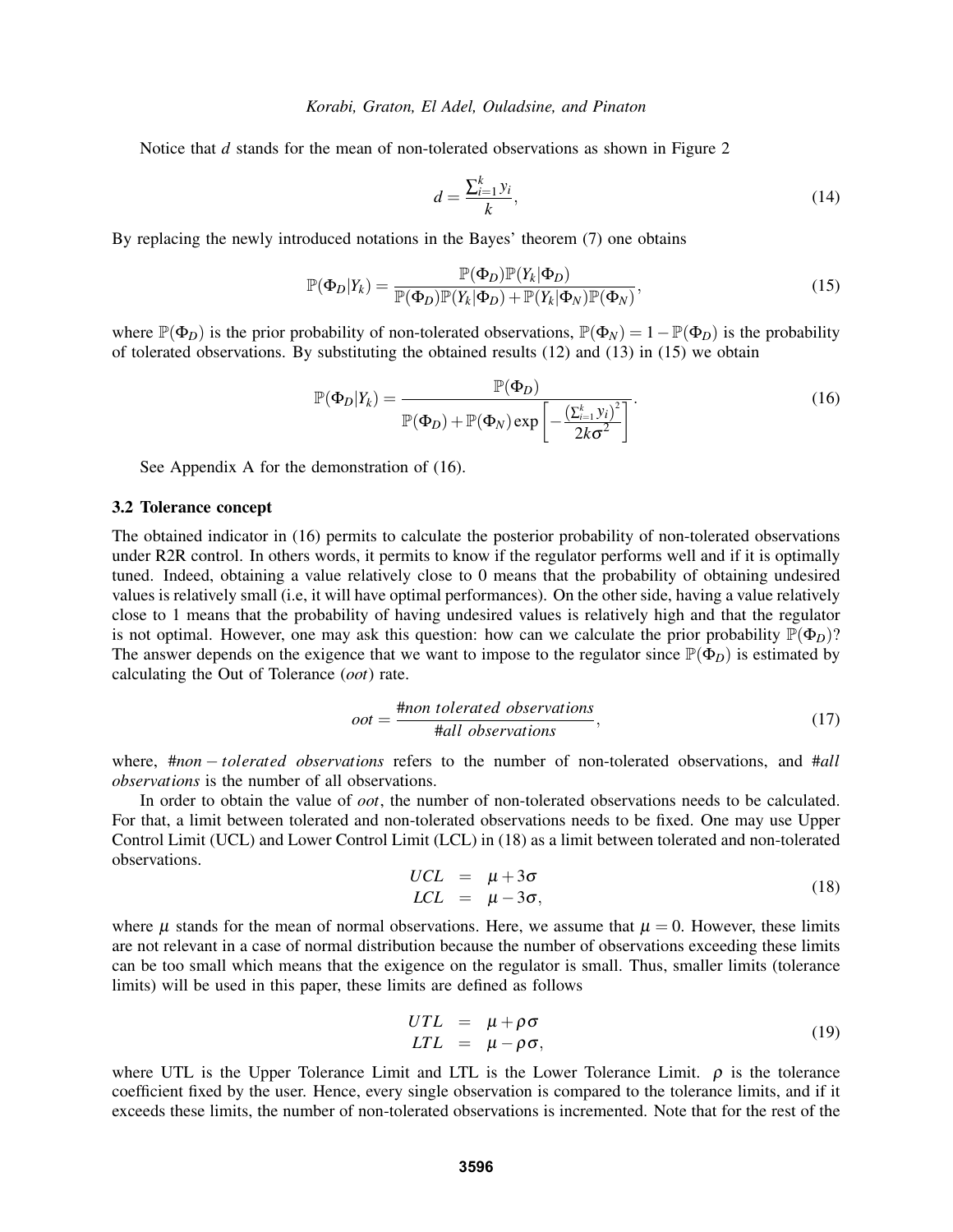paper, we set  $\rho = 1$ . The *oot* rate is then calculated as shown in (17). The proposed indicator in (16) allows to see if the regulator is behaving well or not by taking into account three parameters: the distance to the target  $y_i$ , the run-to-run dispersion  $\sigma$ , and the oot rate  $\mathbb{P}(\Phi_D)$ . However, it does not take into account the effect of the industrial risk in this evaluation. In the next section, the industrial risk will be introduced to the indicator and a relationship between the optimal behavior of the indicator and the risk will be proposed.



Figure 2: Description of the two modes of operation for a R2R controller.

# 3.3 Industrial risk and main result

The industrial risk is defined by the consequence in term of cost resulting from a certain technical decision. In semiconductor manufacturing field, the industrial risk is defined by the number of wafers scraped after taking a production decision. In the case of this indicator, the industrial risk is related to the number of scrapped wafers if the indicator tells that the Run-to-Run controller is optimal while it is not. In this context, the semiconductor industry introduce the so-called Acceptable Risk  $(\mathcal{Q}_R)$ , which is defined by the maximal "acceptable" number of lost wafers. This number can not be exceeded without any consideration no matter which decisions have been taken. Generally speaking, whatever the result communicated by the indicator, the decision related to this result should not lead to a number of lost wafer exceeding the value of the Acceptable Risk. The goal here is to introduce the industrial risk in the calculation of the performance indicator in (16) in a way that will permit to avoid an exceeding of the @R.

Proposition 1 Considering that a fixed value of @*R* is available, and that the value of the posterior probability  $\mathbb{P}(\Phi_D|Y_k)$  in (16) can be calculated, an estimation of the number of products at risk under the R2R control  $(1)$ ,  $(3)$ ,  $(4)$ , and  $(5)$  can be expressed by

$$
I = \mathcal{Q}R(\mathbb{P}(\Phi_D|Y_k)), \ I \in [0, \mathcal{Q}R].
$$
\n(20)

The proposition in (20) can be seen as the number of wafers at risk, which are under the control of the evaluated regulator. In other words, the indicator evaluates the performances of the regulator in term of the wafers that are in risk regarding the behavior of this regulator. The result of the indicator will be compared with two main values: accident and excursion. Both values were introduced to quantify quality and performance losses. Indeed, it can be said that a loss may be due to an accident such as a bad adjustment or a faulty metrology machine while an excursion may be the result of a more significant problem. Therefore, these two values represent the number of lost wafers if an accident or a excursion occur. Note that an accident value is always smaller than an excursion.

## 4 INDUSTRIAL CASE STUDY

In this section, a test of the proposed indicator is realized on 49 regulators. Note that this indicator is already used in the studied foundry for assessing the majority of the regulation loops. Generally, a regulator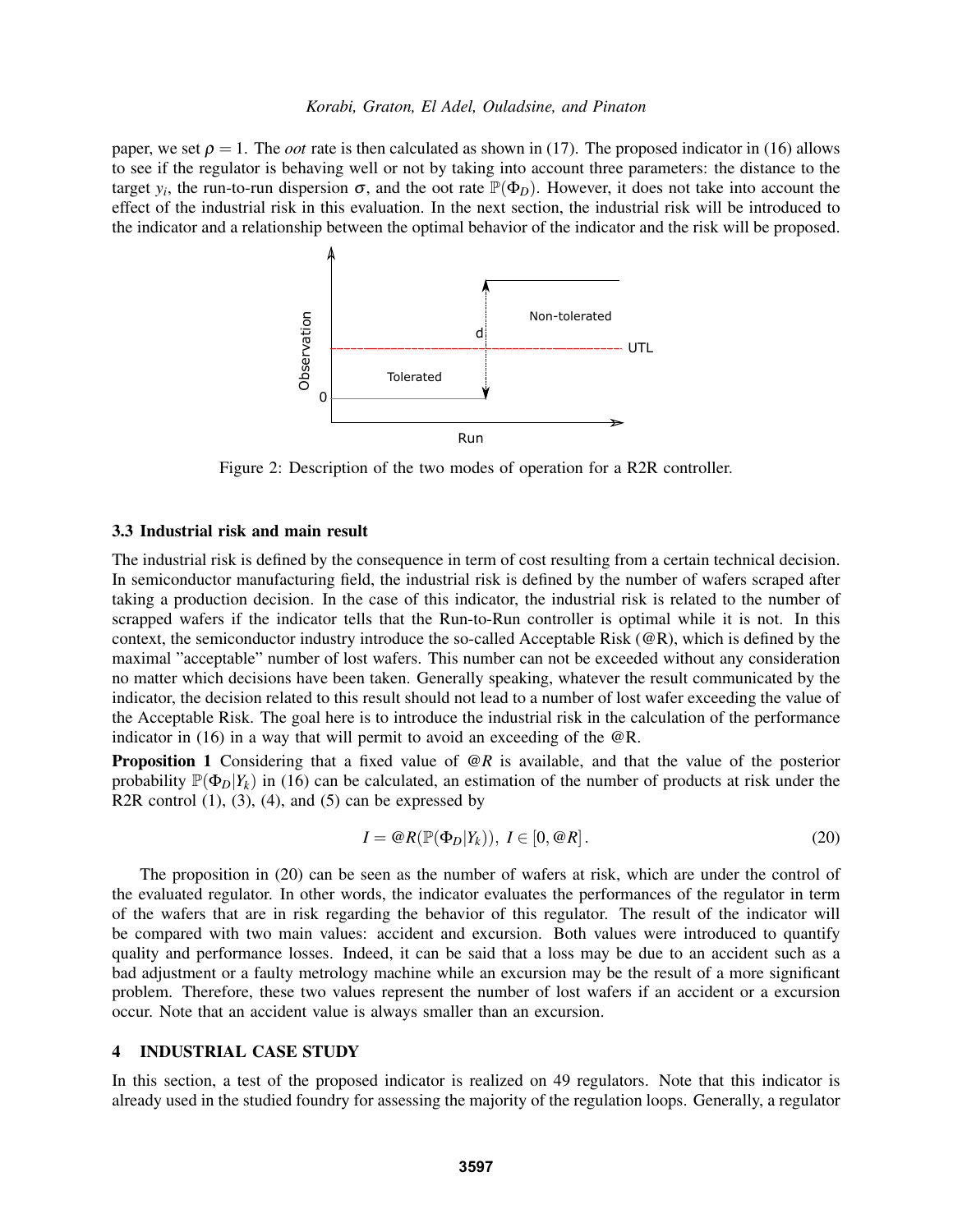is defined by a combination of different manufacturing contexts such as layer, recipe, tool, product, etc. called threads (see for instance Figure 3).



Figure 3: Illustration of a thread for run-to-run control.

In the studied case, the regulator is defined by a combination of two contexts, recipe and tool. In this example, we will use the indicator presented in (20) on 49 different threads in order to evaluate their performances and the obtained values are compared with the two values of accident and excursion. In this example, the standard industrial value of the Acceptable Risk (@R) is arbitrary fixed to 500 wafers. For confidentiality reasons, the true value used in the studied FAB is not disclosed. However, the proposed methodology is not affected by this choice. Also, the fixed value of accident and excursion are respectively 200 and 300. The oot rate is calculated using data from the previous 3 months and the run-to-run dispersion has been estimated using the same set of data. it is important to notice that the dataset satisfies the condition of normality, thanks to the large number of observations.

The idea is to highlight all the sub-optimal regulators so that necessary actions can be taken for making the regulator more optimal. Note that, the sub-optimality of the regulator may be the result of a mismatch between the system (1) and the used model (3) in R2R control. It also can be the results of non-adapted sampling frequencies (Nduhura-Munga et al. 2013), or poorly tuned parameters (Moyne et al. 2000). Figure 4 shows the obtained results for the 49 threads. The data have been collected for a period of 3 months in 3 different areas (deposition, diffusion, and etching).

In Figure 4, the number of threads exceeding the accident limit is 4. Which means that these threads need to be examined and actions have to be taken so that they become more efficient. As an example, the first thread (Thread 1) has been pointed as sub-optimal because the value of the indicator exceeds the accident limit. Let us see the plot of the observations concerning Thread 1 so that a comparison between the proposed indicator and a classical capability index such as *CpK* can be done. Figure 5 summarizes the collected observations for Thread 1 where a number of 1000 has been considered

In the plot 5 of Thread 1 observations, a number of 4 out of control has been detected. Also, the dispersion is important between Run 220 and Run 630. Now, let us see what is the value of the capability index *CpK* (Chang et al. 2002)

$$
CpK = \min\left(\frac{USL - \mu}{3\sigma}, \frac{\mu - LSL}{3\sigma}\right),\tag{21}
$$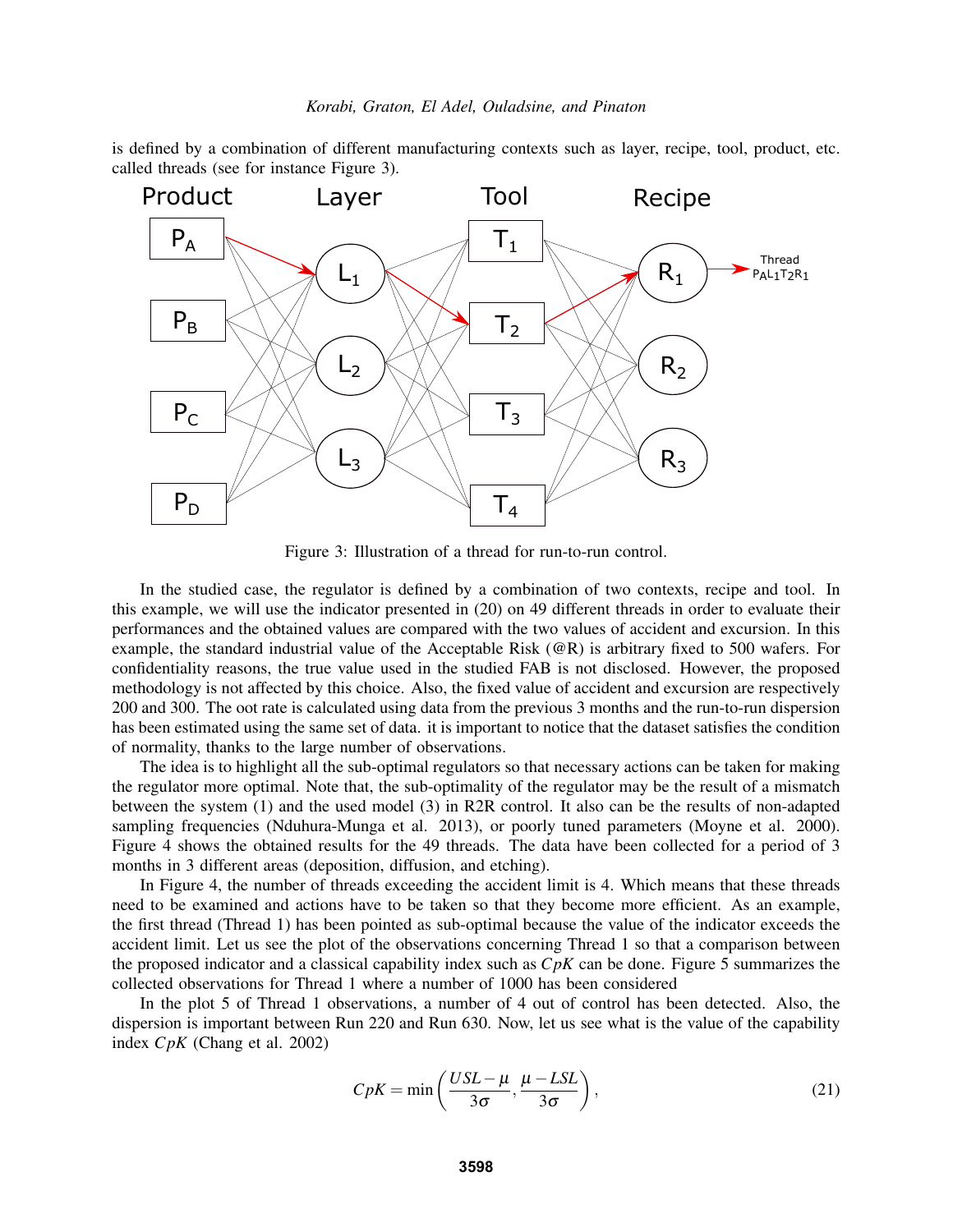

*Korabi, Graton, El Adel, Ouladsine, and Pinaton*

Figure 4: Performances evaluation of 49 threads in STMicroelectronics FAB.



Figure 5: Collected observations for 1000 runs of Thread 1.

where *USL* and *LSL* stand respectively for Upper and Lower specification limits, these limits are fixed by the customer and are related to the product. The obtained value of *Cpk* for Thread 1 is

 $CpK_{Thread\ 1} = 1.8 > 1.67$ ,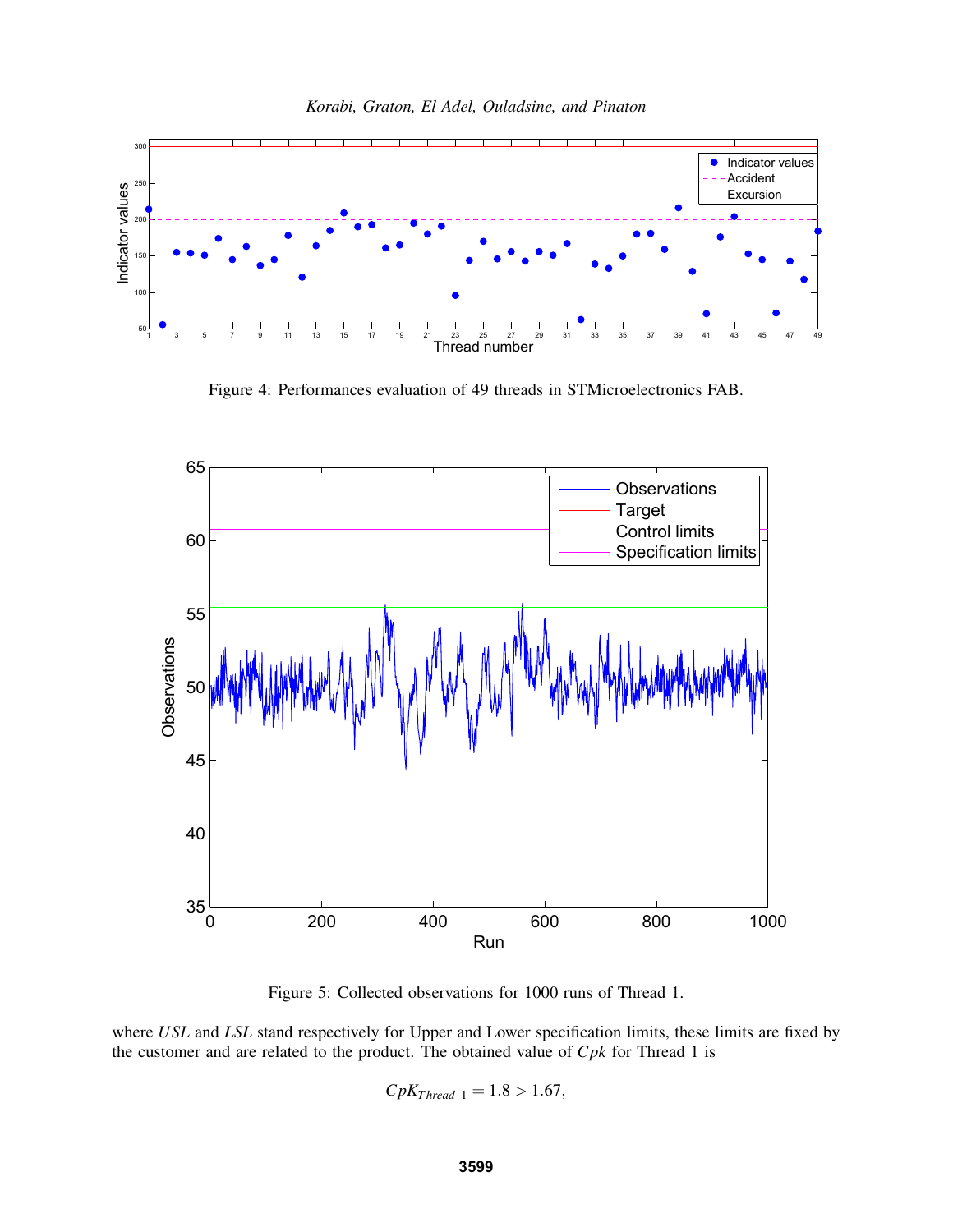which is a satisfying value of *Cpk*. The main inconvenient of *CpK* is that it gives a good capability value when the product is centred and under specification, which does not necessarily mean that the regulator has optimal performances. However, the studies concerning Thread 1 show that the regulator is not optimal and that a re-tuning of its parameters is necessary. Therefore, the use of the proposed Bayesian indicator was more efficient in detecting the sub-optimality of Thread 1.

### 5 CONCLUSION

In this paper, a Bayesian indicator for Run-to-Run control assessment is proposed. The indicator uses 4 main parameters in evaluating the performances of a regulation loop: error between the target and the observed output, the dispersion of the output, the out of tolerance rate, and the industrial risk. The efficiency of this indicator has been proved using an industrial example with data from a semiconductor FAB. At the end of this paper, the indicator has been compared to the classical capability index, *CpK* and the results have been discussed.

In future works, the indicator will be deployed for assessing the R2R loops in a semiconductor foundry. The method may also be used for adapting the sampling frequencies in an automatic manner according to the regulator needs.

### ACKNOWLEDGEMENTS

This work is supported by STMicroelectronics, Rousset, FRANCE. The authors wish to thank the members of the Process Control group for their help and for all the many useful discussions.

# A APPENDIX

Replacing  $\mathbb{P}(Y_k|\Phi_D)$  and  $\mathbb{P}(Y_k|\Phi_N)$  by their expressions (12) and (13) in (15) we obtain

$$
\mathbb{P}(\Phi_D|Y_k) = \frac{\mathbb{P}(\Phi_D)\Psi(y - d)}{\mathbb{P}(\Phi_D)\Psi(y - d) + \mathbb{P}(\Phi_N)\Psi(y)}
$$
(22)

putting  $\mathbb{P}(\Phi_D|Y_k) = \mathbb{P}_l$ ,  $\mathbb{P}(\Phi_D) = \mathbb{P}_s$ , and  $\mathbb{P}(\Phi_N) = 1 - \mathbb{P}_s$  we obtain

$$
\mathbb{P}_{l} = \frac{\mathbb{P}_{s} \Psi(y - d)}{\mathbb{P}_{s} \Psi(y - d) + (1 - \mathbb{P}_{s}) \Psi(y)},
$$
\n(23)

by setting,  $y_i^2 = (y_i - d)^2 - d^2 + 2dy_i$  we obtain

$$
\mathbb{P}_{l} = \frac{\mathbb{P}_{s}}{\mathbb{P}_{s} + (1 - \mathbb{P}_{s}) \exp\left[-\frac{1}{2\sigma^{2}} \sum_{i=1}^{k} 2dy_{i} - d^{2}\right]}.
$$
\n(24)

Now, let us remark that,

$$
\sum_{i=1}^{k} (2dy_i - d^2) = d\left(\sum_{i=1}^{k} 2y_i - \sum_{i=1}^{k} d\right)
$$
  
=  $d\left(2\sum_{i=1}^{k} y_i - \sum_{i=1}^{k} d\right)$   
=  $d\left(2\sum_{i=1}^{k} y_i - kd\right),$  (25)

and by replacing *d* by its equivalent equation in (14), we obtain

$$
\sum_{i=1}^{k} (2dy_i - d^2) = \frac{\left(\sum_{i=1}^{k} y_i\right)^2}{k},\tag{26}
$$

finally, by substituting the obtained result (26) in (24) one obtain

$$
\mathbb{P}_{l} = \frac{\mathbb{P}_{s}}{\mathbb{P}_{s} + (1 - \mathbb{P}_{s}) \exp\left[-\frac{1}{2k\sigma^{2}} \left(\sum_{i=1}^{k} y_{i}\right)^{2}\right]},
$$
\n(27)

which ends the proof.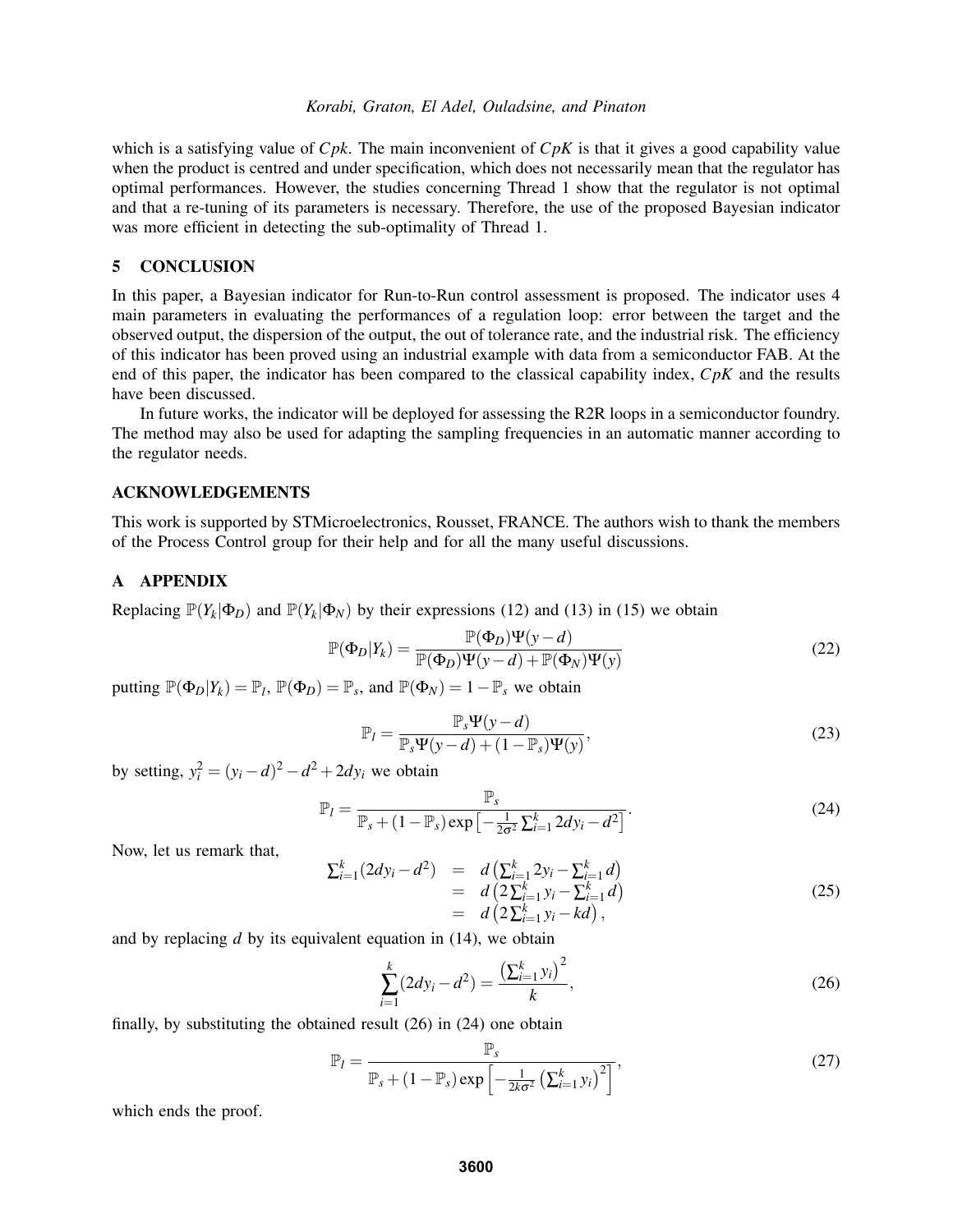### **REFERENCES**

- Bode, C., B. Ko, and T. Edgar. 2004. "Run-to-Run Control and Performance Monitoring of Overlay in Semiconductor Manufacturing". *Control Engineering Practice* 12(7):893–900.
- Boning, D. S., W. P. Moyne, T. H. Smith, J. Moyne, R. Telfeyan, A. Hurwitz, S. Shellman, and J. Tayor. 1996. "Run by Run Control of Chemical-Mechanical Polishing". *IEEE Transactions on Components, Packaging, and Manufacturing Technology: Part C* 19(4):307–314.
- Carlin, B. P., and T. A. Louis. 1997. "Bayes and Empirical Bayes Methods for Data Analysis". *Statistics and Computing* 7(2):153–154.
- Chang, Y. S., I. S. Choi, and D. S. Bai. 2002. "Process Capability Indices for Skewed Populations". *Quality and Reliability Engineering International* 18(5):383–393.
- Chen, L., M. Ma, S.-S. Jang, D. S.-H. Wang, and S. Wang. 2009. "Performance Assessment of Run-to-Run Control in Semiconductor Manufacturing Based on IMC Framework". *International Journal of Production Research* 47(15):4173–4199.
- Del Castillo, E., and A. M. Hurwitz. 1997. "Run-to-Run Process Control: Literature Review and Extensions". *Journal of Quality Technology* 29(2):184–196.
- Edgar, T. F., S. W. Butler, W. J. Campbell, C. Pfeiffer, C. Bode, S. B. Hwang, K. Balakrishnan, and J. Hahn. 2000. "Automatic Control in Microelectronics Manufacturing: Practices, Challenges, and Possibilities". *Automatica* 36(11):1567–1603.
- May, G. S., and C. J. Spanos. 2006. *Fundamentals of Semiconductor Manufacturing and Process Control*. John Wiley & Sons, New Jersey.
- Moyne, J., E. Del Castillo, and A. M. Hurwitz. 2000. *Run-to-Run Control in Semiconductor Manufacturing*. CRC press.
- Nduhura-Munga, J., G. Rodriguez-Verjan, S. Dauzere-Peres, C. Yugma, P. Vialletelle, and J. Pinaton. 2013. "A literature Review on Sampling Techniques in Semiconductor Manufacturing". *IEEE Transactions on Semiconductor Manufacturing* 26(2):188–195.
- Qin, S. J., G. Cherry, R. Good, J. Wang, and C. A. Harrison. 2006. "Semiconductor manufacturing process control and monitoring: A fab-wide framework". *Journal of Process Control* 16(3):179–191.
- Spanos, C. J., H.-F. Guo, A. Miller, and J. Levine-Parrill. 1992. "Real-time Statistical Process Control Using Tool Data (Semiconductor Manufacturing)". *IEEE Transactions on Semiconductor Manufacturing* 5(4):308–318.
- Toprac, A. J., D. J. Downey, and S. Gupta. 1999. *Run-to-Run Control Process for Controlling Critical Dimensions*. Google Patents. US Patent App. 09/908,390.
- Wang, J., and Q. P. He. 2007. "A Bayesian Approach for Disturbance Detection and Classification and its Application to State Estimation in Run-to-Run Control". *IEEE Transactions on Semiconductor Manufacturing* 20(2):126–136.
- Yang, L., and J. Lee. 2012. "Bayesian Belief Network-based Approach for Diagnostics and Prognostics of Semiconductor Manufacturing Systems". *Robotics and Computer-Integrated Manufacturing* 28(1):66– 74.

### AUTHOR BIOGRAPHIES

TAKI EDDINE KORABI received the M.S. degree in automatic control from universite de Lille 1, ´ France, in 2016. He is currently a member of the Technical Staff with STMicroelectronics Process Control group, Rousset, and a Ph.D. student of Aix Marseille universite, Marseille, France. He is also a member ´ of Laboratoire d'Informatique et des Systemes (LIS), Marseille, France. His research interests include ´ run-to-run control, sampling strategies in the semiconductor manufactures, and Interconnected systems. His email address is taki.korabi@st.com.